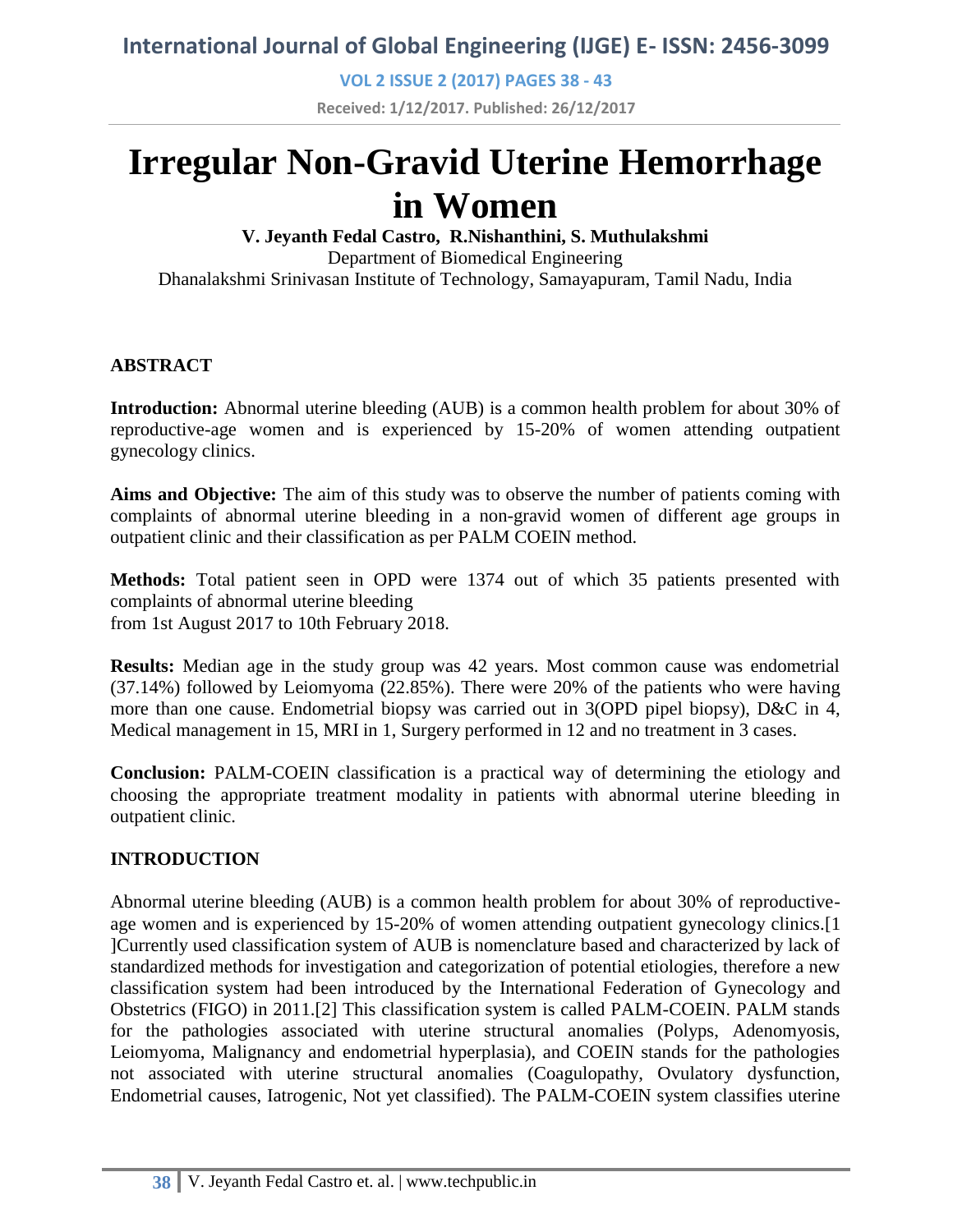**VOL 2 ISSUE 2 (2017) PAGES 38 - 43**

**Received: 1/12/2017. Published: 26/12/2017**

bleeding abnormalities based on a structured evaluation of the patient identifying possible causes or contributors to the symptom. This system was developed because of the non-standardized nature of terminology such as menorrhagia, metrorrhagia, and dysfunctional uterine bleeding, and it does not accept the use of these terms in describing abnormalities in uterine bleeding patterns [3]. The American College of Obstetricians and Gynecologists (ACOG) accepted this classification system in 2012 and recommends its use in the diagnosis and management of AUB cases.4 After initial assessment and stabilization, the etiologies of acute AUB should be classified using the PALM-COEIN system.5,6 Any evaluation of women with AUB should include a through medical history and physical examination, appropriate laboratory and imaging tests, and consideration of age-related factors like adolescence and premenopausal period.[4] The aim of this study is to observe the number of patients coming with complaints of abnormal uterine bleeding in a non-gravid women of different age groups in outpatient clinic of our hospital and their classification as per PALM COEIN method.

### **MATERIALS AND METHODS**

In our hospital OPD setup total patient seen were 1374 out of which 35 patients presented with complaints of abnormal uterine bleeding from 1st August 2016 to 10th Octber 2017.Medical history (including systemic illnesses, drug use, contraception, weight changes, detailed menstrual history), physical examination, routine ultrasound, and any necessary additional imaging techniques were performed.

PALM-COEIN Classification components were defined as follows;

**P** (polyps): Suspected by ultrasound (hyperechogenic focus or >12 mm endometrial thickening) and diagnosed and treated by hysteroscopy..

**A: Adenomyosis** was suspected by medical history and ultrasound (asymmetrical myometrial appearance accompanied a large uterus); and diagnosed by magnetic resonance imaging (MRI).

**L: Leiomyomas** were evaluated and diagnosed by ultrasound. Size, location and existence of endometrial deviations were noted.

**M: If malignant/premalignant** lesion was suspected, endometrial biopsy was performed by pipelle biopsy or curettage.

**C: Coagulopathy** was suspected by a structured medical history3,7 and diagnosed by coagulation tests including full blood count, serum ferritin level, prothrombin time (PT), activated partial thromboplastin time (APTT), von Willebrand factor (VWF), factor VII (FVII) levels and liver and kidney function tests.

**O: Ovulatory** dysfunction was assessed in three sub-categories as endocrinopathies, extremes of reproductive age (adolescence [ages between 13-18] and premenopausal period [ages after 40 to menopause]) and drug usage which were related to dopamine metabolism, steroids and antipsychotics.

**E: Endometrial** etiologies included (1) hyperplasia with or without atypia in most of the cases (2) anticoagulant drug usage and (3) endometrial infections. Chlamydial infections were diagnosed by clinical history and cervical examination by speculum. Chlamydial cultures were not performed routinely.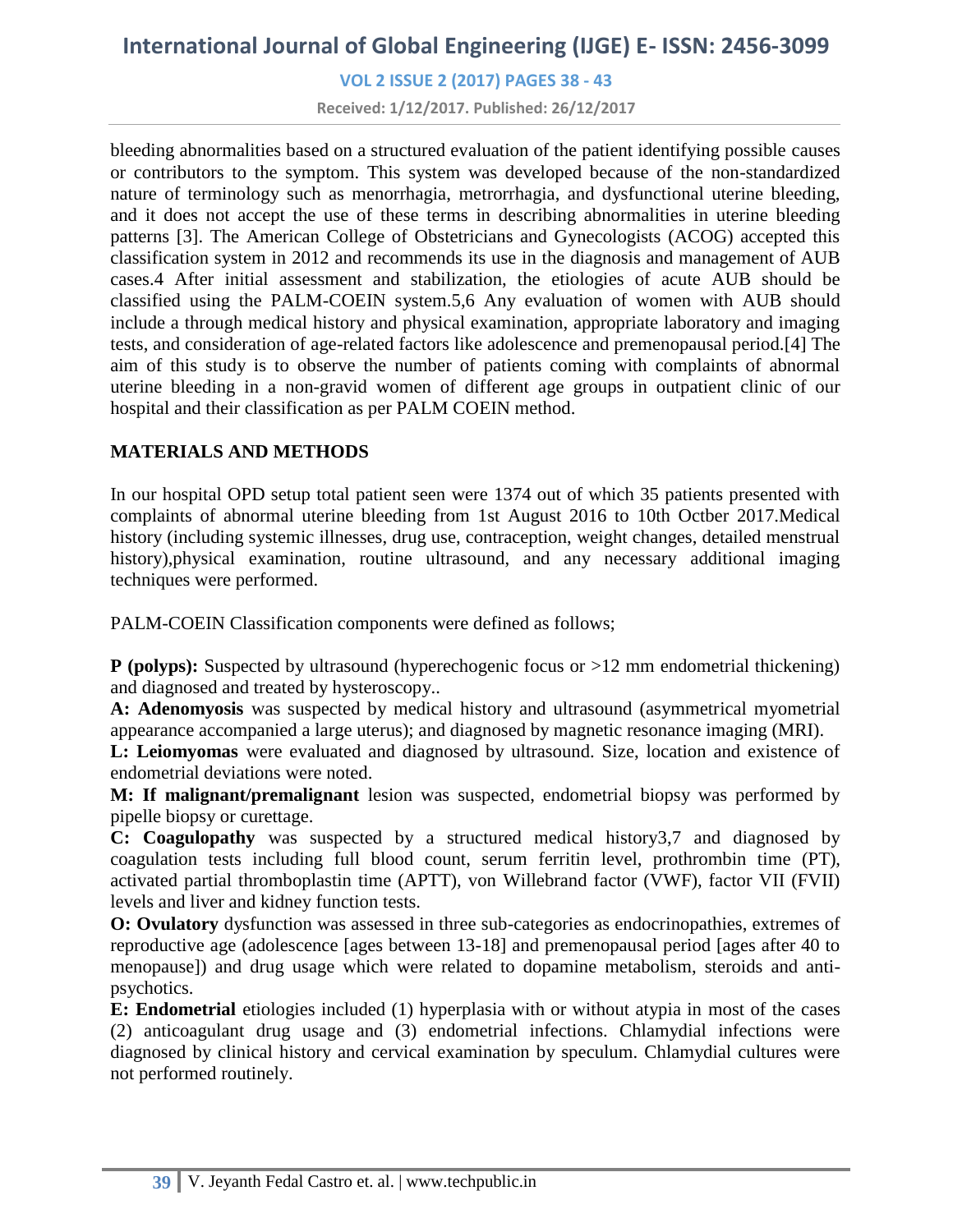**VOL 2 ISSUE 2 (2017) PAGES 38 - 43**

**Received: 1/12/2017. Published: 26/12/2017**

**I: Iatrogenic:** Etiology included hormonal or any contraceptive pill intake or taking any other drug e.g. anticonvulsants, antibiotics metabolised at liver e.g. rifampicin **N: Not yet classified:**  included cases with ANA+, RNP+, history of abdominal koch's or in some cases where no specific cause was found. The term 'abnormal uterine bleeding' describes any departure from any of the four characteristics of menstrual bleeding: frequency of menses (days), regularity of menses (cycle to cycle variation over 12 months), and duration of flow (days), and volume of monthly blood loss (mL). The term amenorrhea was used to describe the absence of menstrual bleeding during a six-month reference interval.[8]

#### **RESULTS**

In our hospital OPD setup total patient seen were 1374 out of which 35 patients presented with complaints of abnormal uterine bleeding from 1st August 2017 to 10th February 2018 were included in this study.

#### **Categorized age wise**

Less than  $20$  years  $= 1$  $20-40$  years = 7  $40 - 45$  years = 20 More than  $55$ years = 4 Median age in the study group was 42 years

#### **Categorized as per causes**

 $P = 1$  $A = 7$  $L = 8$  $M = 0$  $C = 1$  $Q = 7$  $E = 13$  $I = 3$  $N = 2$ 

As observed the most common cause was: Endometrial (37.14%) Followed by Leiomyoma (22.85%) There were 20% of the patients who were having more than one cause.

#### **Category as per marital status and parity**

Married  $= 30$ Unmarried  $= 5$ Parous  $= 29$ Nullipara  $= 6$ 

#### **Categorized as per further management given:**

Endometrial biopsy  $= 3$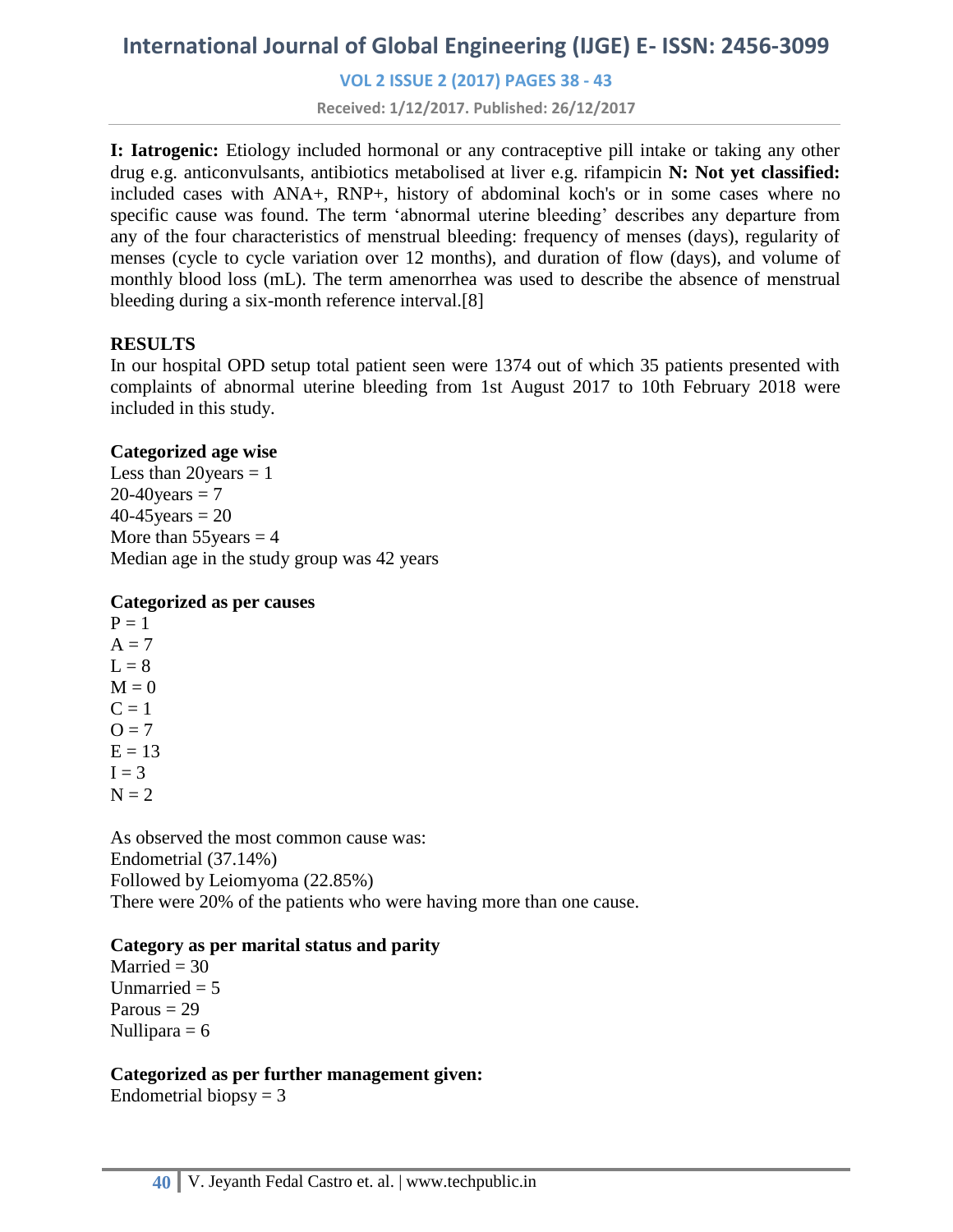**VOL 2 ISSUE 2 (2017) PAGES 38 - 43**

**Received: 1/12/2017. Published: 26/12/2017**

(OPD pipel biopsy)  $D&C=4$ Medical management  $= 15$  $MRI = 1$ Surgery performed  $= 12$ No treatment  $= 3$ 

#### **DISCUSSION**

The aim in this study was to assess the availability and clinical advantages of the PALMCOEIN classification system. This new FIGO classification system was developed because of the longstanding confusion about terminology and definitions relating to AUB. It was not clear whether terms such as menorrhagia, metrorrhagia, menometrorrhagia, and dysfunctional uterine bleeding referred to symptoms or diagnosis. In addition, these terms did not give information about the etiology of the AUB. This confusion caused difficulties in the management of patients and in the designing of clinical studies about AUB.3 A consistent and universally accepted classification system should be used by clinicians, investigators, and even patients to facilitate communication, clinical care, and research. The PALMCOEIN AUB classification system is the result of several years of collaboration among a wide spectrum of individuals involved in clinical medicine, teaching, and basic and clinical sciences.[9] Beginning with workshops in 2005, contributors from more than 17 countries on six continents developed the PALM-COEIN classification system to determine the causes of AUB in the reproductive years. The basic system comprises nine categories; the first four are defined as visually objective structural criteria (PALM); the second four are unrelated to structural anomalies (COEI); and the final one is reserved for entities that are not yet classified (N). A draft system was developed and revised, distributed for comments, and then discussed at a meeting held in association with the 2009 FIGO World Congress in Cape Town, South Africa.<sup>[10]</sup> According to the new FIGO classification system, in the absence of structural etiology, the term "dysfunctional uterine bleeding" should be avoided and clinicians should state if AUB is caused by coagulation disorders (AUB-C), ovulation disorders (AUB-O), or endometrial primary dysfunction (AUB-E).[11] The PALMCOEIN system allows clinicians to identify and classify women with AUB and provides reliable information on classification and for comparisons in research settings. Thus, accurate diagnosis and adequate treatment according to the etiology could be possible.[12] When we classified our patients according to the age groups, we noticed that the organic pathologies were increased with increasing age while ovulatory dysfunction was a more common reason for AUB in adolescence. So, detailed history taking for example asking about the bodymass index in patients with younger ages for polycystic ovary syndrome could be possible. This system also provides an approach to AUB in different etiologic reasons and could prevent overtreatment for organic etiologies like leiomyomas while it is not the only reason of the AUB.[13] Since this classification was released, some countries have revised their guidelines for the diagnosis and management of what was formerly called "dysfunctional uterine bleeding" in favor of the new FIGO classification.[14] ACOG recommended the use of the PALM-COEIN classification for both acute and chronic AUB in non-pregnant reproductive-age women.[5 ]According to the Society of Obstetricians and Gynecologists of Canada, implementing the guideline recommendations will improve the health and well-being of women with abnormal uterine bleeding.[15]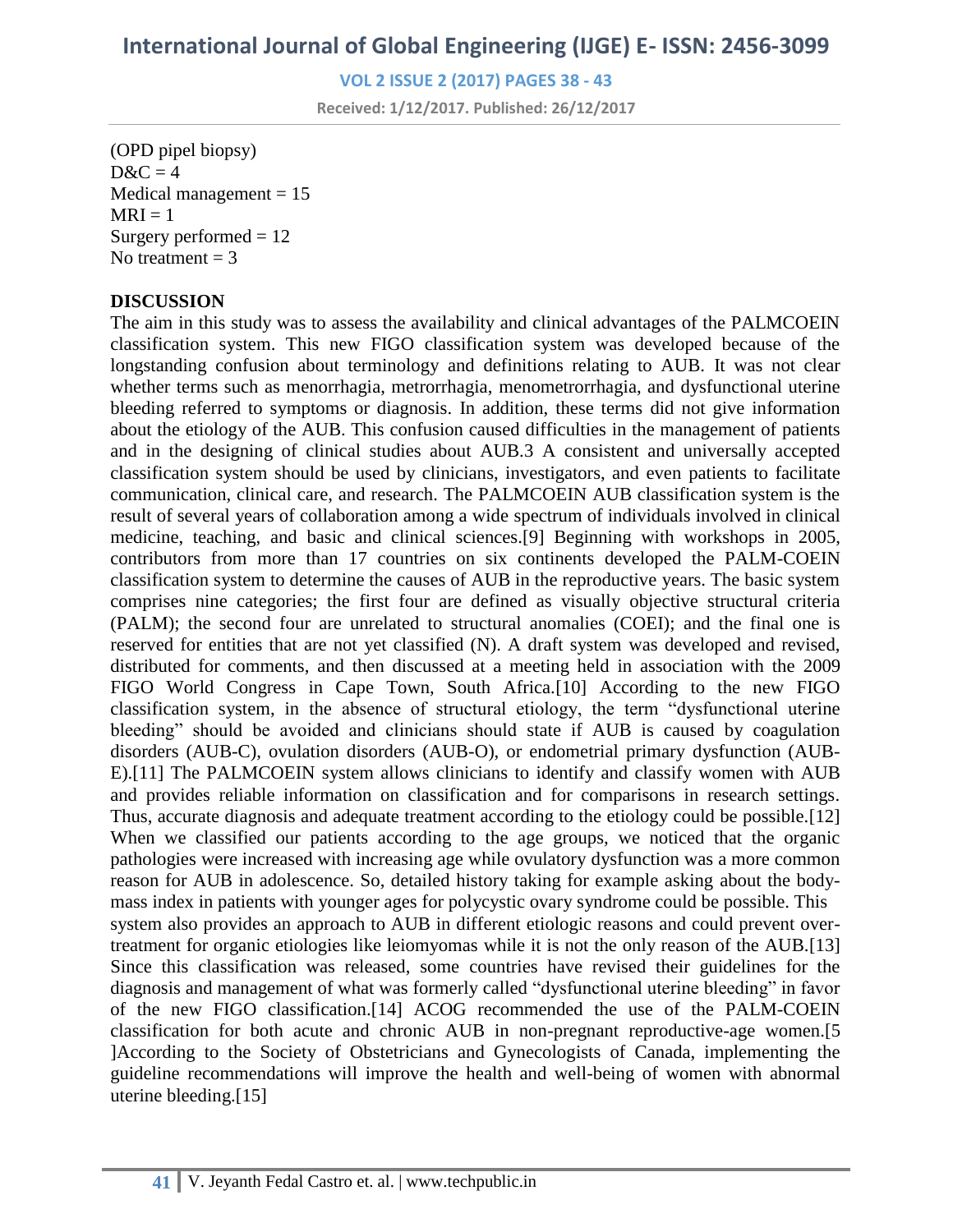**VOL 2 ISSUE 2 (2017) PAGES 38 - 43**

**Received: 1/12/2017. Published: 26/12/2017**

#### **CONCLUSION**

In conclusion, PALM-COEIN classification is a practical way of determining the etiology and choosing the appropriate treatment modality in patients with abnormal uterine bleeding in outpatient clinic.

#### **REFERENCES**

- [1] Matteson KA, Boardman LA, Munro MG, Clark MA. Abnormal uterine bleeding: a review of patient-based outcome
- [2] measures. Fertil Steril 2009;92:205-16.
- [3] Munro MG, Critchley HO, Broder MS, Fraser IS. FIGO Working Group on Menstrual Disorders. FIGO classification
- [4] system (PALM-COEIN) for causes of abnormal uterine bleeding in nongravid women of reproductive age. Int J
- [5] Gynaecol Obstet 2011;113:3-13.
- [6] Munro MG, Critchley HO, Fraser IS. The FIGO systems for nomenclature and classification of causes of abnormal
- [7] uterine bleeding in the reproductive years: who needs them? Am J Obstet Gynecol 2012;207:259-65.
- [8] Diagnosis of abnormal uterine bleeding in reproductive aged women. Practice Bulletin No. 128. American College of
- [9] Obstetricians and Gynecologists. Obstet Gynecol 2012;120:197-206.
- [10] ACOG committee opinion no. 557. Management of acute abnormal uterine bleeding in non-pregnant reproductive-aged
- [11] women. American College of Obstetricians and Gynecologists. Obstet Gynecol 2013;121:891-6.
- [12] Committee on Practice Bulletins-Gynecology. Practice bulletin no. 136: management of abnormal uterine bleeding
- [13] associated with ovulatory dysfunction. Obstet Gynecol 2013;122:176-85.
- [14] Kadir RA, Economides DL, Sabin CA, Owens D, Lee CA. Frequency of inherited bleeding disorders in women with
- [15] menorrhagia. Lancet 1998;351:485-9.
- [16] Munro MG. Classification of menstrual bleeding disorders. Rev Endocr Metab Disord 2012;13:225-34.
- [17] Munro MG, Critchley HO, Fraser IS. The flexible FIGO classification concept for underlying causes of abnormal
- [18] uterine bleeding. Semin Reprod Med 2011;29:391-9.
- [19] Sharma JB, Yadav M. New ground breaking International Federation of Gynecology and Obstetrics's classification of
- [20] abnormal uterine bleeding: Optimizing management of patients. J Midlife Health 2013;4:42-5.